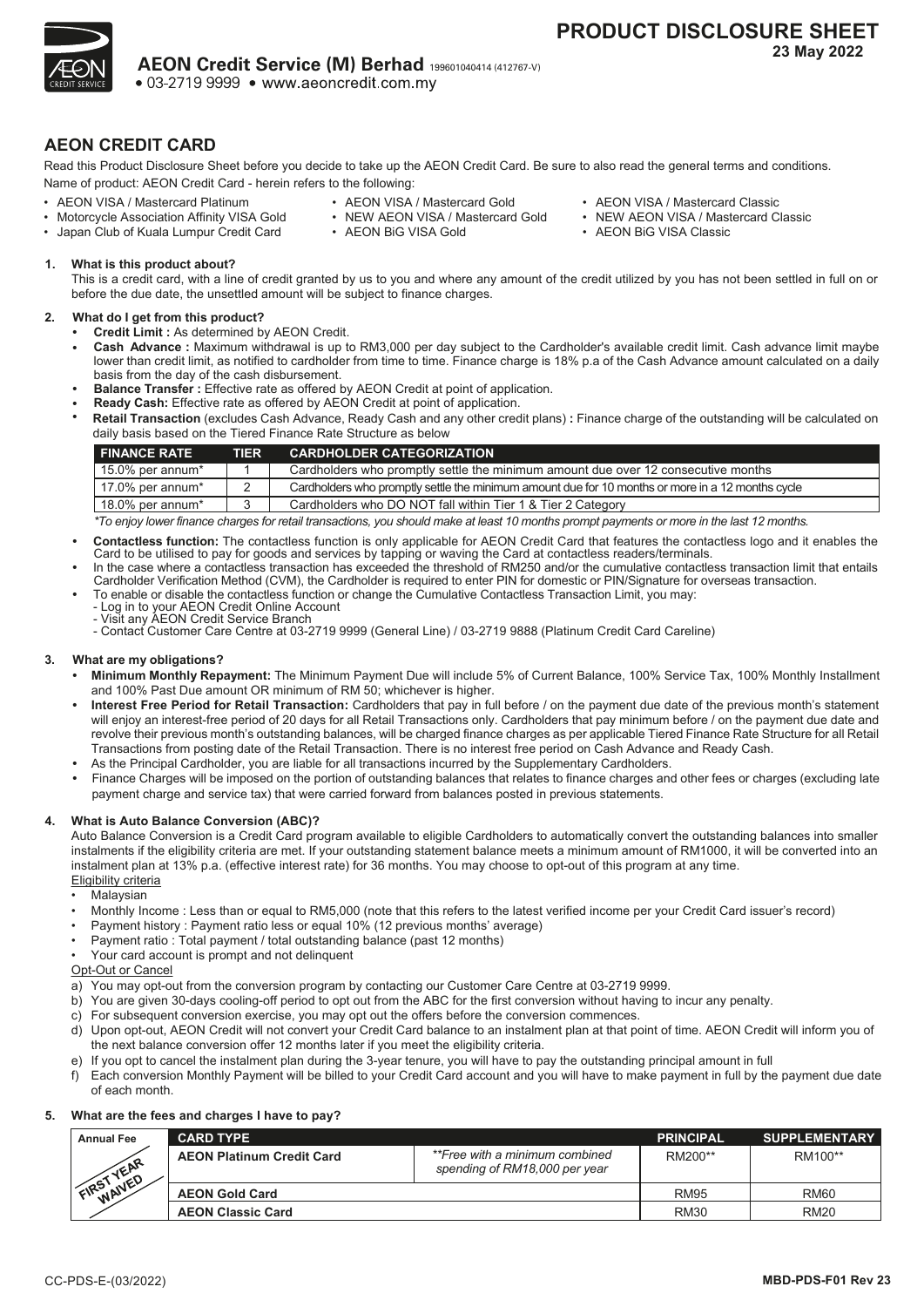| <b>Annual Fee</b>                                                                 | <b>CARD TYPE</b>                                                                                                                                                                                                                                                              |                                                                                                                                                                                                                       | <b>PRINCIPAL</b> | <b>SUPPLEMENTARY</b> |  |  |  |
|-----------------------------------------------------------------------------------|-------------------------------------------------------------------------------------------------------------------------------------------------------------------------------------------------------------------------------------------------------------------------------|-----------------------------------------------------------------------------------------------------------------------------------------------------------------------------------------------------------------------|------------------|----------------------|--|--|--|
|                                                                                   | <b>AEON BiG Gold Card</b>                                                                                                                                                                                                                                                     |                                                                                                                                                                                                                       | RM95*            | RM60*                |  |  |  |
|                                                                                   | <b>AEON BiG Classic Card</b>                                                                                                                                                                                                                                                  | **Free with a minimum of                                                                                                                                                                                              | RM30*            | RM20*                |  |  |  |
| FIRST YEAR<br>WAIVED                                                              | <b>New AEON Gold Card</b>                                                                                                                                                                                                                                                     | 12 transactions per year                                                                                                                                                                                              | <b>RM95*</b>     | RM60*                |  |  |  |
|                                                                                   | <b>New AEON Classic Card</b>                                                                                                                                                                                                                                                  |                                                                                                                                                                                                                       | <b>RM30*</b>     | <b>RM20</b>          |  |  |  |
|                                                                                   | <b>Motorcycle Association Affinity Gold Card</b>                                                                                                                                                                                                                              |                                                                                                                                                                                                                       | Waived           |                      |  |  |  |
|                                                                                   | Japan Club of Kuala Lumpur Credit Card                                                                                                                                                                                                                                        |                                                                                                                                                                                                                       |                  |                      |  |  |  |
| Joining fee                                                                       | The fees are waived for all types of cards (Unless stated).                                                                                                                                                                                                                   |                                                                                                                                                                                                                       |                  |                      |  |  |  |
| <b>Cash Advance fee</b>                                                           | 5% of the amount advanced or a minimum RM15, whichever is higher. This is imposed for each Cash Advance Transaction.                                                                                                                                                          |                                                                                                                                                                                                                       |                  |                      |  |  |  |
| Finance charge of                                                                 | <b>RETAIL TRANSACTION DESCRIPTION</b>                                                                                                                                                                                                                                         |                                                                                                                                                                                                                       |                  | <b>FINANCE RATE</b>  |  |  |  |
| the outstanding<br>will be calculated                                             |                                                                                                                                                                                                                                                                               |                                                                                                                                                                                                                       | <b>PER MONTH</b> | <b>PER ANNUM</b>     |  |  |  |
| on daily basis                                                                    | Cardholders who promptly settle the minimum amount due over 12 consecutive months                                                                                                                                                                                             |                                                                                                                                                                                                                       | 1.25%            | 15.0%                |  |  |  |
| based on the<br><b>Tiered Finance</b>                                             | Cardholders who promptly settle the minimum amount due for 10 months or more<br>in a 12 months cycle                                                                                                                                                                          |                                                                                                                                                                                                                       | 1.42%            | 17.0%                |  |  |  |
| <b>Rate Structure</b>                                                             | Cardholders who DO NOT fall within Tier 1 & Tier 2 Category                                                                                                                                                                                                                   |                                                                                                                                                                                                                       | 1.50%            | 18.0%                |  |  |  |
| <b>Late Payment</b><br>Charge                                                     | Minimum RM10 or 1% of the total outstanding retail and cash advance transactions, whichever is higher subject to a<br>maximum of RM100.                                                                                                                                       |                                                                                                                                                                                                                       |                  |                      |  |  |  |
| Overseas<br>Transaction -<br><b>Retail and Cash</b><br>Advance                    | Card transactions effected in currencies other than Ringgit Malaysia will be debited to the Cardholder's Account after<br>conversion into Ringgit Malaysia, at the exchange rate as determined by VISA / MasterCard on the day of conversion<br>including a service fee of 1% |                                                                                                                                                                                                                       |                  |                      |  |  |  |
| Card<br><b>Replacement fee</b>                                                    | 1st time: RM35, Subsequent: RM50                                                                                                                                                                                                                                              |                                                                                                                                                                                                                       |                  |                      |  |  |  |
| <b>Sales Draft</b><br><b>Request Fee</b>                                          | RM15 per copy                                                                                                                                                                                                                                                                 |                                                                                                                                                                                                                       |                  |                      |  |  |  |
| <b>Card Conversion</b><br><b>Fee</b>                                              | <b>RM30</b>                                                                                                                                                                                                                                                                   |                                                                                                                                                                                                                       |                  |                      |  |  |  |
| <b>Credit Card</b><br><b>Monthly</b><br><b>Statement</b><br><b>Retrieval Copy</b> | RM5 per copy                                                                                                                                                                                                                                                                  |                                                                                                                                                                                                                       |                  |                      |  |  |  |
| <b>Physical monthly</b><br>statement fee                                          | RM1 per month (RM12 per annum) - Applicable to new cardholders of all type of AEON Credit Cards.                                                                                                                                                                              |                                                                                                                                                                                                                       |                  |                      |  |  |  |
| <b>Credit Balance</b><br><b>Refund Fee</b>                                        | RM0.10 for IBG transfer or RM0.50 for cheque issuance.                                                                                                                                                                                                                        |                                                                                                                                                                                                                       |                  |                      |  |  |  |
| Fees, Taxes and                                                                   | An automatic reload amount of RM100 will be directly debited to the AEON<br>AEON Touch 'N Go Zing Card<br>Credit Card with auto-reload fee of RM2 (chargeable by Touch 'N Go).                                                                                                |                                                                                                                                                                                                                       |                  |                      |  |  |  |
| <b>Other Charges</b>                                                              | Taxes                                                                                                                                                                                                                                                                         | A Service Tax of RM25 per card (principal and supplementary) and all applicable<br>taxes of a similar nature herein shall be payable by the Cardholder. For further<br>details please log on to www.aeoncredit.com.my |                  |                      |  |  |  |

#### **6. How do I make payment to my account?**

| Payment                            |                      | <b>Alliance</b><br><b>Bank</b> | <b>AmBank</b>       | <b>Bank</b><br>Mualamat                                                                    | <b>BSN</b> | <b>CIMB</b><br><b>Bank</b> | <b>CIMB</b><br><b>Islamic</b><br>Bank | Maybank | <b>Public</b><br><b>Bank</b> | <b>RHB</b><br><b>Bank</b> | <b>Standard</b><br><b>Chartered</b> |
|------------------------------------|----------------------|--------------------------------|---------------------|--------------------------------------------------------------------------------------------|------------|----------------------------|---------------------------------------|---------|------------------------------|---------------------------|-------------------------------------|
| Auto                               | <b>Successful</b>    | RM0.60"                        | RM1.00 <sup>*</sup> | RM0.50                                                                                     | RM1.00"    | RM1.00"                    | RM1.00                                | RM 0.20 | RM0.50"                      | RM1.00 <sup>*</sup>       | RM0.50"                             |
| <b>Debit</b>                       | Unsuccessful         |                                |                     |                                                                                            |            |                            |                                       |         |                              | RM1.00                    |                                     |
| Counter                            |                      |                                |                     |                                                                                            | RM1.00"    |                            |                                       |         |                              |                           |                                     |
| <b>Cash Deposit Machine</b>        |                      | RM0.50"                        |                     |                                                                                            | RM1.00"    | RM1.00"                    | RM1.00"                               | RM1.00" | RM1.00"                      |                           |                                     |
| <b>Cheque Deposit Terminal</b>     |                      | RM0.50"                        |                     |                                                                                            |            |                            |                                       |         | RM1.00"                      |                           |                                     |
| <b>ATM Transfer</b>                |                      | RM0.50"                        | RM0.50"             |                                                                                            | RM1.00"    | RM1.00"                    | RM1.00"                               | RM1.00" | RM1.00"                      |                           |                                     |
| Internet Banking<br>(Bill Payment) |                      |                                | RM0.50"             |                                                                                            | RM1.00"    | RM0.60                     | RM0.60                                | RM0.10" | RM1.00"                      |                           |                                     |
|                                    | Interbank GIRO (IBG) |                                |                     | For further info, please refer to https://www.aeoncredit.com.my/how-to-pay/inter-bank-giro |            |                            |                                       |         |                              |                           |                                     |

*Notes: The charges listed above excludes of applicable taxes (if any).*

*Please refer to https://www.aeoncredit.com.my/how-to-pay/overview for more detail on "How do I make payment to my account" \* Payment Charges will be deducted from payer's Current Account or Savings Account.*

\*\* Payment Charges will be charged into credit card account.<br>(Example: If the total payment is RM100 and customer choose payment channel via Maybank2u, payment charges amounting RM0.10 need to be added in which the amount

# **7. What if I fail my obligations?**

• **Late Payment Penalty Charges**

- A minimum RM10 or 1% of the total outstanding retail and cash advance transactions, whichever is higher subject to a maximum of RM100. **• Liability For Unauthorised Transaction**
- You shall be liable for PIN-based unauthorised transactions if you have:
- Acted fraudulently, or
- Delayed in notifying AEON Credit as soon as reasonably practicable after having discovered the loss or unauthorised use of your credit card, or
- Voluntarily disclosed your PIN to another person, or
- Recorded your PIN on the credit card, or on anything kept in close proximity with your credit card.

You shall be liable for any unauthorised transactions which require signature verification or with a contactless card, if your have:

- Acted fraudulently, or - Delayed in notifying AEON Credit as soon as reasonably practicable after having discovered the loss or unauthorised use of your credit card, or
- Left your credit card or item containing your credit card unattended in places visible and accessible to others; or
- Voluntarily allowed another person to use your credit card.
- **•** AEON Credit has the right to set-off any credit balance in your account maintained with us against any outstanding balance in this credit card.
- **•** If you fail to abide by the terms and conditions of the credit card, we have the right to terminate your card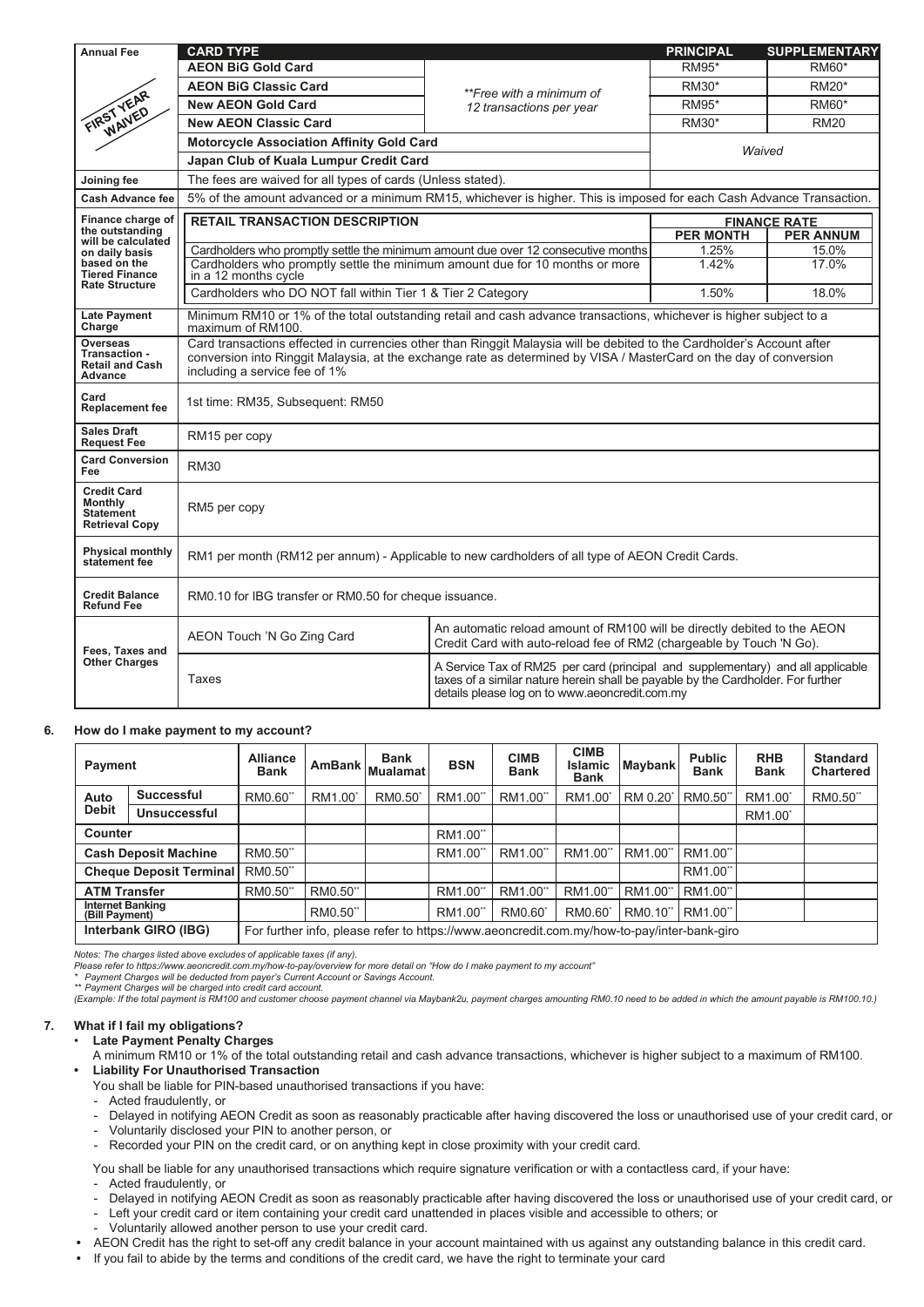#### **What if I fully settle the balance before its maturity? 8.**

*[For Flexi Payment Plan (FPP) or 0%Instalment Payment Plan (0% IPP)]* 

. **• Lock-in Period -** Varies with each promotion **• Early Settlement Fee**

- AEON Credit shall be entitled to debit from the Cardholder's account as per following i) FPP : RM50 per request ii) 0% IPP : RM30 per transaction
- 
- ii) 0% IPP : RM30 per transaction NOTE : No penalty for early settlement of Balance Transfer and Ready Cash.

#### **What are the major risks? 9.**

- **•** If you pay only the minimum amount due, it will take you longer and cost you more to settle the outstanding balance. Think about your repayment capacity when charging the credit card.
- **•** If you use your credit card to make repayment for other financing, it may cost you more.
- **•** If you have problems paying for your credit card balances, contact us early to discuss repayment alternatives.
- **•** You should notify us immediately after having found that your credit card is lost or stolen.

#### **What do I need to do if there are changes to my contact details? 10.**

It is important that you inform us of any change in your contact details to ensure that all communications reach you in a timely manner. Please contact our Customer Service Centre at 03-2719 9999 to update your contact details or visit us at any of our AEON Credit branches nationwide.

#### **11. If you have any enquiries, please contact us at:** :

**AEON Credit Service (M) Berhad,** Level 18, UOA Corporate Tower, Avenue 10, The Vertical, Bangsar South City, No. 8 Jalan Kerinchi, 59200 Kuala Lumpur. **Customer Service Centre:** 03-2719 9999 **Platinum Credit Card Careline:** 03-2719 9888 **Website:** www.aeoncredit.com.my

**Agensi Kaunseling Dan Pengurusan Kredit** has been established by Bank Negara Malaysia to provide free services on money management, credit counseling, financial education and debt restructuring for individuals. For enquiry, please call 03-2616 7766

#### **IMPORTANT NOTE: LEGAL ACTION MAY BE TAKEN AGAINST YOU IF YOU DO NOT KEEP UP REPAYMENTS ON YOUR CREDIT CARD BALANCES.**

The information provided in this Product Disclosure Sheet is valid effective 23 May 2022. In the event where there is discrepancy between the English and Bahasa Melayu version, the English version will prevail.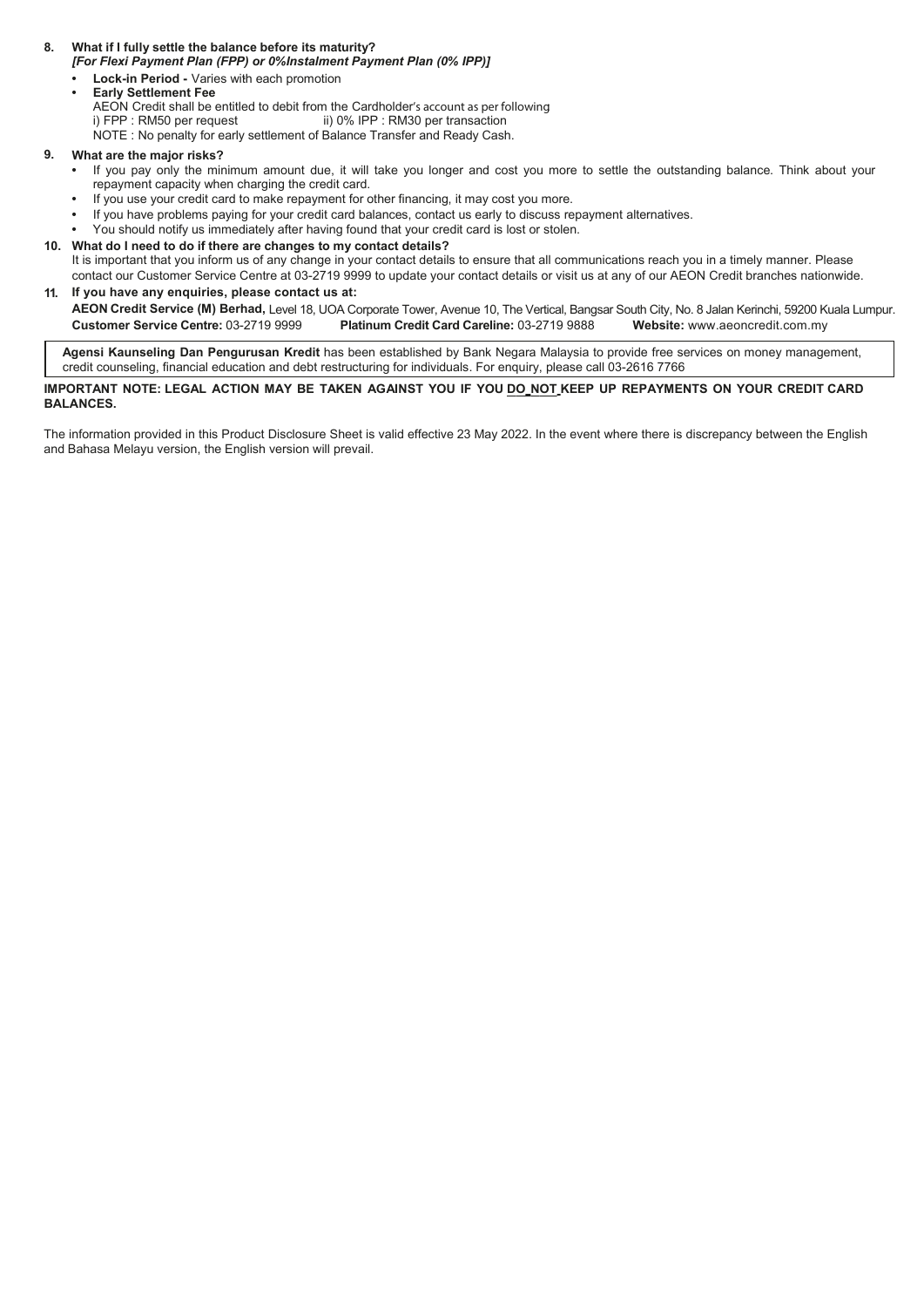

# **KAD KREDIT AEON CREDIT**

Sila baca Helaian Pendedahan Produk ini sebelum anda memohon Kad Kredit AEON Credit. Pastikan juga anda membaca terma & syarat umum. Nama produk : Kad AEON Credit - iaitu merujuk kepada yang berikut

- Kad Platinum AEON VISA / Mastercard
- Kad Emas AEON VISA / Mastercard
	-
- Kad Emas Motorcycle Association Affinity VISA
	-
- Kad Klasik AEON VISA / Mastercard
	-
- Kad Kredit Japan Club of Kuala Lumpur
- 
- 
- 
- 
- Kad Emas AEON BiG VISA
- Kad Emas NEW AEON VISA / Mastercard Kad Klasik NEW AEON VISA / Mastercard
	- Kad Klasik AEON BiG VISA

**1. Apakah produk ini?**

Ini adalah kad kredit dengan kemudahan kredit yang diberikan oleh kami kepada anda dimana setiap jumlah kredit yang digunakan oleh anda yang tidak dijelaskan sepenuhnya pada atau sebelum tarikh tertentu, jumlah yang belum diselesaikan itu akan dikenakan caj kewangan.

## **2. Apakah manfaat yang boleh saya peroleh daripada produk ini?**

- **• Had Kredit :** Seperti yang ditentukan oleh AEON Credit.
- **• Pendahuluan Tunai :** Pengeluaran Pendahuluan Tunai maksimum adalah sehingga RM3,000 sehari tertakluk kepada had kredit pemegang kad yang sedia ada. Had pendahuluan tunai mungkin lebih rendah daripada had kredit, sebagaimana yang diberitahu kepada pemegang kad dari semasa ke semasa. Caj kewangan adalah 18% setahun daripada jumlah Pendahuluan Tunai dikira mengikut asas harian dari hari dikeluarkan.<br>Pemindahan Baki: Kadar efektif seperti yang ditawarkan oleh AEON Credit ketika permohon
- **• Ready Cash:** Kadar efektif seperti yang ditawarkan oleh AEON Credit ketika permohonan.
- **• Transaksi Runcit** *(tidak termasuk Pendahuluan Tunai, Ready Cash dan sebarang pelan-pelan kredit lain)***:** Caj kewangan tertunggak akan dikira mengikut asas harian berdasarkan kepada Struktur Kadar Kewangan Berperingkat seperti dibawah.

|                | KADAR KEWANGAN TAHAP KATEGORI PEMEGANG KAD                                                                         |
|----------------|--------------------------------------------------------------------------------------------------------------------|
| 15.0% setahun* | Pemegang Kad yang membayar amaun minimum tepat pada masa bagi tempoh 12 bulan berturut-turut                       |
| 17.0% setahun* | Pemegang Kad yang membayar amaun minimum tepat pada masa bagi tempoh 10 bulan atau lebih dalam<br>kitaran 12 bulan |
| 18.0% setahun* | Pemegang Kad yang TIDAK tergolong dalam kategori tahap 1 & tahap 2                                                 |

*\* Untuk menikmati caj kewangan yang lebih rendah bagi transaksi pembelian, anda perlu membayar amaun minimum tepat pada masanya bagi tempoh 10 bulan atau lebih dalam kitaran 12 bulan.*

- **Fungsi Tanpa Sentuh:** Fungsi tanpa sentuh hanya terpakai untuk Kad Kredit AEON yang menampilkan logo tanpa sentuh dan membolehkan Kad digunakan untuk membayar barangan dan perkhidmatan dengan menyentuh atau melayangkan Kad pada pengimbas tanpa sentuh/terminal.<br>Bagi setiap kes di mana Transaksi Tanpa Sentuh telah melebihi had RM250 untuk setiap Transaksi
- Tanpa Sentuh yang melibatkan Kaedah Pengesahan Pemegang Kad, pemegang kad dikehendaki memasukkan PIN untuk transaksi domestik<br>atau PIN/Tandatangan untuk luar negara. atau PIN/Tandatangan untuk luar negara. • Untuk mengubah Had Transaksi Tanpa Sentuh atau menyahaktifkan / aktifkan fungsi tanpa sentuh, anda boleh: - Log masuk ke Akaun Dalam Talian AEON Credit anda
- 
- 
- 
- Kunjungi mana-mana Cawangan AEON Credit Hubungi kami di Pusat Perkhidmatan Pelanggan di talian 03-2719 9999 (Talian Umum) / 03-2719 9888 (Talian Kad Kredit Platinum)

## **3. Apakah tanggungjawab saya?**

- **Pembayaran Balik Minimum Setiap Bulan:** Pembayaran Balik Minimum termasuk 5% daripada Baki Semasa, 100% Cukai Perkhidmatan,<br>100% Pelan Pembayaran Ansuran dan 100% Jumlah Tertunggak atau minimum RM50, yang mana lebih
- **• Tempoh Tanpa Faedah Untuk Transaksi Runcit** : Pemegang-pemegang Kad yang menjelaskan semua bayaran bagi penyata bulan lepas<br>sebelum / pada tarikh akhir bayaran akan menikmati tempoh tanpa faedah selama 20 hari bagi semua Pemegang-pemegang Kad yang membuat bayaran minimum bagi penyata bulan lepas sebelum / pada tarikh akhir bayaran akan dikenakan caj transaksi urus niaga runcit tersebut. Tiada tempoh tanpa faedah akan diberi bagi transaksi Pendahuluan Tunai dan Ready Cash.
- **•** Sebagai Pemegang Kad Utama, anda bertanggungjawab untuk semua urusniaga yang dibuat oleh Pemegang Kad Tambahan.
- **•** Caj kewangan akan dikenakan keatas bahagian baki tertunggak yang berkaitan dengan caj kewangan dan lain-lain yuran atau caj (kecuali caj pembayaran lewat dan cukai perkhidmatan) yang dibawa ke hadapan dari baki yang dicatatkan dalam penyata sebelumnya.

## **4. Apakah Penukaran Baki Automatik (ABC)?**

Penukaran Baki Automatik adalah program Kad Kredit yang disediakan untuk Pemegang Kad kredit yang layak bagi menukar baki yang tertunggak kepada bayaran ansuran lebih rendah jika kriteria kelayakan dipenuhi. Sekiranya baki tertunggak pada penyata mencecah amoun minimum RM1,000, ia akan ditukar ke pelan bayaran ansuran pada 13% setahun (kadar faedah efektif) selama 36 bulan. Anda juga boleh memilih untuk keluar dari program ini pada bila-bila masa.

Kriteria Kelayakan

- Warganegara Malaysia
- Pendapatan bulanan : Kurang daripada atau bersamaan dengan RM5,000 (sila maklum bahawa ini merujuk kepada pendapatan terkini yang di sahkan melalui rekod pengeluar Kad Kredit anda)
- Rekod pembayaran: Nisbah pembayaran kurang atau bersamaan10% (purata 12 bulan lalu)
- Nisbah pembayaran: Jumlah bayaran/jumlah baki penyata (12 bulan lalu)
- Akaun Kad anda terkini dan tidak tertunggak

Memilih Keluar atau Pembatalan

- a) Anda boleh memilh keluar dari program penukaran ini dengan menghubungi Pusat Perkhidmatan Pelanggan kami di 03-2719 9999.
- b) Selepas penukaran baki automatik Kad Kredit, anda dibenarkan untuk membatalkan program dalam masa 30 hari dari tarikh penukaran tanpa sebarang fi pembatalan dikenakan. Tempoh bertenang ini hanya digunakan pada penukaran kali pertama.
- c) Untuk penukaran yang berikutnya, anda boleh memilih pembatalan sebelum penukaran bermula.
- d) Selepas anda memilh keluar, AEON Credit tidak akan menukar baki Kad Kredit anda ke pelan ansuran pada masa itu. AEON Credit akan memaklumkan anda tentang tawaran program penukaran seterusnya selepas 12 bulan sekiranya anda memenuhi kriteria kelayakan.
- e) Jika anda memilih untuk membatalkan pelan ansuran dalam tempoh tiga tahun, anda perlu membayar baki tertunggak prinsipal dengan sepenuhnya.
- f) Setiap Bayaran Bulanan Penukaran akan dibilkan kepada akaun Kad Kredit anda dan anda perlu membuat bayaran sepenuhmya sebelum tarikh matang bayaran setiap bulan.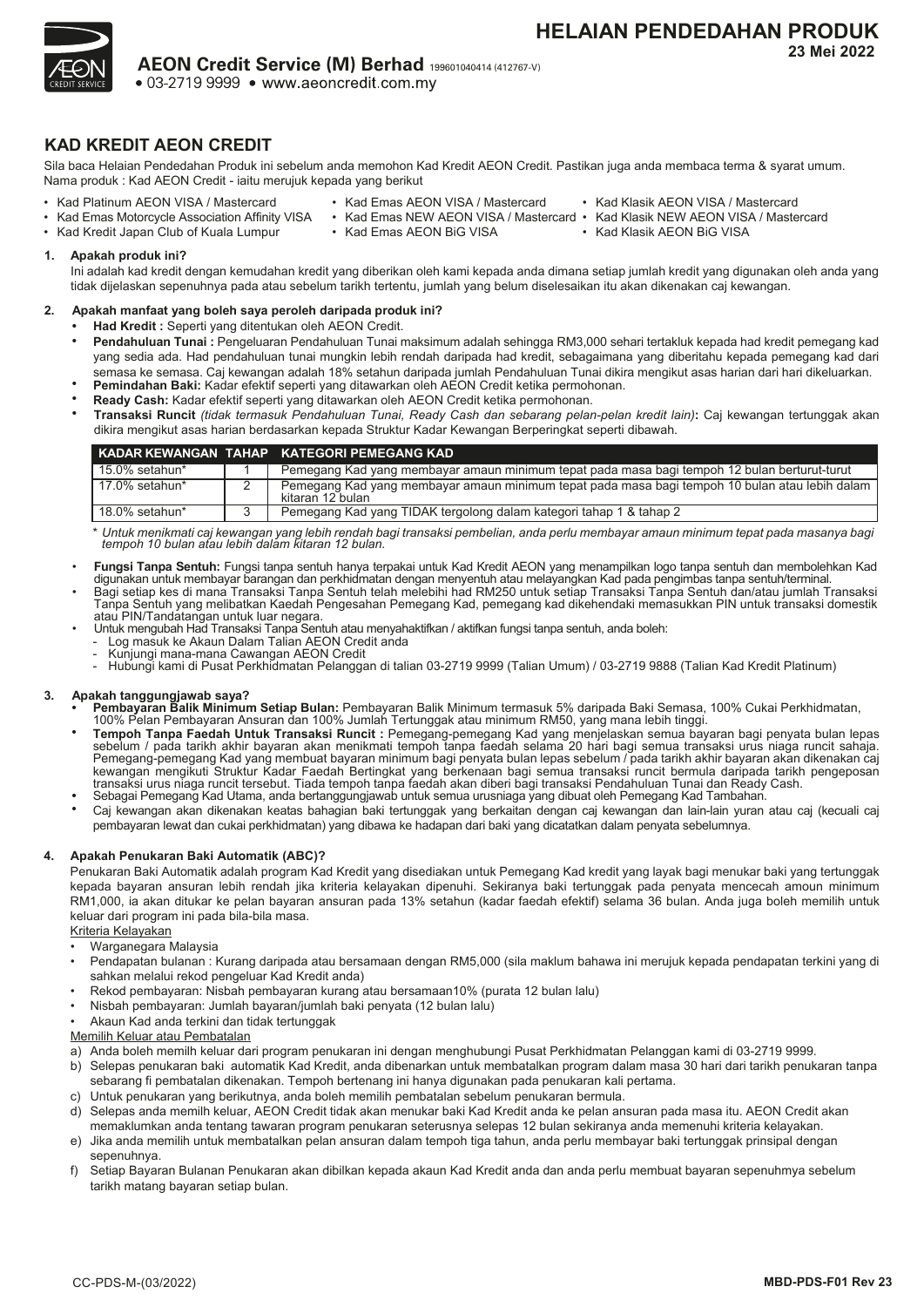#### **5. Apakah yuran dan caj yang perlu saya bayar?**

| <b>Yuran Tahunan</b>                                                      | <b>JENIS KAD</b>                                                                                                                                                                                                                                                                      |                                                                                                                                               | <b>UTAMA</b>        | <b>TAMBAHAN</b>     |  |  |  |
|---------------------------------------------------------------------------|---------------------------------------------------------------------------------------------------------------------------------------------------------------------------------------------------------------------------------------------------------------------------------------|-----------------------------------------------------------------------------------------------------------------------------------------------|---------------------|---------------------|--|--|--|
|                                                                           | <b>Kad AEON Platinum</b>                                                                                                                                                                                                                                                              | **Percuma dengan gabungan<br>perbelanjaan minima RM18,000 setahun                                                                             | RM200**             | RM100**             |  |  |  |
|                                                                           | <b>Kad Emas AEON</b>                                                                                                                                                                                                                                                                  |                                                                                                                                               | <b>RM95</b>         | <b>RM60</b>         |  |  |  |
|                                                                           | <b>Kad Klasik AEON</b>                                                                                                                                                                                                                                                                |                                                                                                                                               | <b>RM30</b>         | <b>RM20</b>         |  |  |  |
|                                                                           | <b>Kad Emas AEON BiG</b>                                                                                                                                                                                                                                                              | RM95*                                                                                                                                         | RM60*               |                     |  |  |  |
|                                                                           | <b>Kad Klasik AEON BiG</b>                                                                                                                                                                                                                                                            |                                                                                                                                               | RM30*               | <b>RM20*</b>        |  |  |  |
| TAHUN PERTAMAN                                                            | <b>Kad Emas New AEON</b>                                                                                                                                                                                                                                                              | **Percuma dengan minimum<br>12 transaksi setahun                                                                                              | RM95*               | RM60*               |  |  |  |
|                                                                           | <b>Kad Klasik New AEON</b>                                                                                                                                                                                                                                                            |                                                                                                                                               | RM30*               | <b>RM20</b>         |  |  |  |
|                                                                           | <b>Kad Emas Motorcycle Association Affinity</b>                                                                                                                                                                                                                                       |                                                                                                                                               |                     | Dikecualikan        |  |  |  |
|                                                                           | Kad Kredit Japan Club of Kuala Lumpur                                                                                                                                                                                                                                                 |                                                                                                                                               |                     |                     |  |  |  |
| Yuran Penyertaan                                                          | Yuran ini dikecualikan untuk semua jenis kad (kecuali dinyatakan)                                                                                                                                                                                                                     |                                                                                                                                               |                     |                     |  |  |  |
| Yuran Pendahuluan<br>Tunai                                                | Pendahuluan Tunai                                                                                                                                                                                                                                                                     | 5% daripada amoun pendahuluan atau minimum RM15, yang mana lebih tinggi akan dikenakan untuk setiap transaksi                                 |                     |                     |  |  |  |
| Caj kewangan                                                              | <b>TRANSAKSI RUNCIT PERIHALAN</b>                                                                                                                                                                                                                                                     |                                                                                                                                               |                     | <b>KADAR FAEDAH</b> |  |  |  |
| tertunggak akan                                                           |                                                                                                                                                                                                                                                                                       |                                                                                                                                               | <b>SETIAP BULAN</b> | <b>SETIAP TAHUN</b> |  |  |  |
| dikira mengikut<br>asas harian<br>berdasarkan kepada                      | Pemegang Kad yang membayar amaun minimum tepat pada masa bagi tempoh<br>12 bulan berturut-turut                                                                                                                                                                                       | 1.25%                                                                                                                                         | 15.0%               |                     |  |  |  |
| <b>Struktur Kadar</b><br><b>Faedah Bertingkat</b>                         | Pemegang Kad yang membayar amaun minimum tepat pada masa bagi tempoh<br>10 bulan atau lebih dalam kitaran 12 bulan                                                                                                                                                                    | 1.42%                                                                                                                                         | 17.0%               |                     |  |  |  |
|                                                                           | Pemegang Kad yang TIDAK tergolong dalam kateg;                                                                                                                                                                                                                                        | 1.50%                                                                                                                                         | 18.0%               |                     |  |  |  |
| Caj Bayaran Lewat                                                         | Minimum RM10 atau 1% daripada jumlah transaksi dan pendahuluan tunai yang tertunggak, yang mana lebih tinggi tertakluk<br>kepada maksimum RM100.                                                                                                                                      |                                                                                                                                               |                     |                     |  |  |  |
| Urus Niaga Luar<br>Negara - Runcit dan<br>Pendahuluan Tunai               | Transaksi kad yang dilakukan dalam matawang asing selain dari Ringgit Malaysia akan didebit ke akaun Pemegang Kad selepas<br>ditukar kepada Ringgit Malaysia pada kadar pertukaran yang ditentukan oleh VISA/MasterCard pada hari pertukaran termasuk caj<br>perkhidmatan sebanyak 1% |                                                                                                                                               |                     |                     |  |  |  |
| Yuran Penggantian<br>Kad                                                  | Pertama: RM35, Berikutnya: RM50                                                                                                                                                                                                                                                       |                                                                                                                                               |                     |                     |  |  |  |
| Yuran Permintaan<br>Draf Jualan                                           | RM15 setiap draf                                                                                                                                                                                                                                                                      |                                                                                                                                               |                     |                     |  |  |  |
| Yuran Penukaran<br>Kad                                                    | <b>RM30</b>                                                                                                                                                                                                                                                                           |                                                                                                                                               |                     |                     |  |  |  |
| Salinan Penyata<br><b>Bulanan Kad Kredit</b><br>yang Didapatkan<br>Semula | RM5 setiap penyata kad.                                                                                                                                                                                                                                                               |                                                                                                                                               |                     |                     |  |  |  |
| Yuran Penyata<br>Fizikal Bulanan                                          |                                                                                                                                                                                                                                                                                       | RM1 setiap bulan (RM12 setahun) - Terpakai untuk pemegang kad yang baru bagi semua jenis kad kredit AEON.                                     |                     |                     |  |  |  |
| Yuran Pemulangan<br><b>Baki Kredit</b>                                    | RM0.10 untuk pemindahan IBG atau RM0.50 untuk pengeluaran cek.                                                                                                                                                                                                                        |                                                                                                                                               |                     |                     |  |  |  |
| Yuran, Cukai dan                                                          | Kad AEON Touch ' N Go Zing                                                                                                                                                                                                                                                            | Tambah nilai automatik RM100 didebit terus ke Kad Kredit AEON dengan yuran<br>tambahan nilai automatik sebanyak RM2 (dicaj oleh Touch 'N Go). |                     |                     |  |  |  |
| Caj Lain                                                                  | Cukai Perkhidmatan sebanyak RM25 akan dikenakan bagi setiap kad kredit (Kad<br>Cukai<br>Utama dan Kad Tambahan) dan lain-lain cukai yang seumpamanya perlu dibayar<br>oleh Pemegang Kad. Untuk maklumat lanjut sila layari www.aeoncredit.com.my                                      |                                                                                                                                               |                     |                     |  |  |  |

## **6. Bagaimana saya boleh membuat pembayaran pada akaun saya?"**

| <b>Bayaran</b>                         |                       | <b>Alliance</b><br><b>Bank</b> | <b>AmBank</b>       | <b>Bank</b><br>Mualamat <sup>'</sup>                                                         | <b>BSN</b> | <b>CIMB</b><br><b>Bank</b> | <b>CIMB</b><br><b>Islamic</b><br><b>Bank</b> | <b>Maybank</b> | <b>Public</b><br><b>Bank</b> | <b>RHB</b><br><b>Bank</b> | <b>Standard</b><br><b>Chartered</b> |
|----------------------------------------|-----------------------|--------------------------------|---------------------|----------------------------------------------------------------------------------------------|------------|----------------------------|----------------------------------------------|----------------|------------------------------|---------------------------|-------------------------------------|
| Auto                                   | Berjaya               | RM0.60"                        | RM1.00 <sup>*</sup> | RM0.50                                                                                       | RM1.00"    | RM1.00"                    | RM1.00                                       | RM 0.20        | RM0.50"                      | RM1.00                    | RM0.50"                             |
| <b>Debit</b>                           | Tidak berjaya         |                                |                     |                                                                                              |            |                            |                                              |                |                              | RM1.00 <sup>*</sup>       |                                     |
| <b>Kaunter</b>                         |                       |                                |                     |                                                                                              | RM1.00"    |                            |                                              |                |                              |                           |                                     |
| <b>Mesin Deposit Tunai</b>             |                       | RM0.50"                        |                     |                                                                                              | RM1.00"    | RM1.00"                    | RM1.00"                                      | RM1.00"        | RM1.00"                      |                           |                                     |
| <b>Terminal Deposit Cek</b>            |                       | RM0.50"                        |                     |                                                                                              |            |                            |                                              |                | RM1.00"                      |                           |                                     |
| <b>Pemindahan ATM</b>                  |                       | RM0.50"                        | RM0.50"             |                                                                                              | RM1.00"    | RM1.00"                    | RM1.00 <sup>*</sup>                          | RM1.00"        | RM1.00"                      |                           |                                     |
| Perbankan Internet<br>(Pembayaran Bil) |                       |                                | RM0.50"             |                                                                                              | RM1.00"    | RM0.60 <sup>*</sup>        | RM0.60                                       | RM0.10"        | RM1.00"                      |                           |                                     |
|                                        | <b>IBG Pemindahan</b> |                                |                     | Untuk maklumat lanjut sila rujuk di https://www.aeoncredit.com.my/how-to-pay/inter-bank-giro |            |                            |                                              |                |                              |                           |                                     |

*Note: Caj yang disenaraikan di atas adalah tidak termasuk cukai-cukai yang berkenaan (sekiranya ada).*

Untuk maklumat lanjut tentang "Bagaimana saya boleh membuat pembayaran pada akaun saya?" sila rujuk di https://www.aeoncredit.com.my/how-to-pay/overview<br>\* Caj Bayaran akan ditolak daripada Akaun Semasa atau Akaun Simpana

\*\* Caj Bayaran akan dicaj ke akaun kad kredit.<br>(Contoh: Sekiranya jumlah pembayaran adalah RM100 dan pelanggan memilih saluran pembayaran kaybank2u, caj pembayaran berjumlah RM0.10 perlu ditambah di mana jumlah yang perlu<br>

# **7. Bagaimana sekiranya saya gagal memenuhi tanggungjawab saya?**

• **Caj Bayaran Lewat** Minimum RM10 atau 1% daripada jumlah transaksi yang belum dijelaskan pada tarikh penyata, yang mana lebih tinggi, sehingga jumlah maksimum sebanyak RM100 akan dikenakan. • **Liabiliti untuk Transaksi tanpa kebenaran**

Anda akan bertanggungjawab ke atas transaksi tanpa kebenaran yang menggunakan PIN jika anda melakukan perkara berikut:

Melakukan penipuan, atau - Terlewat untuk memberitahu AEON Credit dengan secepat mungkin dalam tempoh yang munasabah setelah mendapati kad telah hilang atau<br>telah digunakan tanpa kebenaran atau

telah digunakan tanpa kebenaran atau - Mendedahkan PIN anda secara sukarela kepada pihak lain, atau

- Merekodkan PIN anda pada kad kredit, atau pada apa-apa yang disimpan berdekatan dengan kad kredit anda.